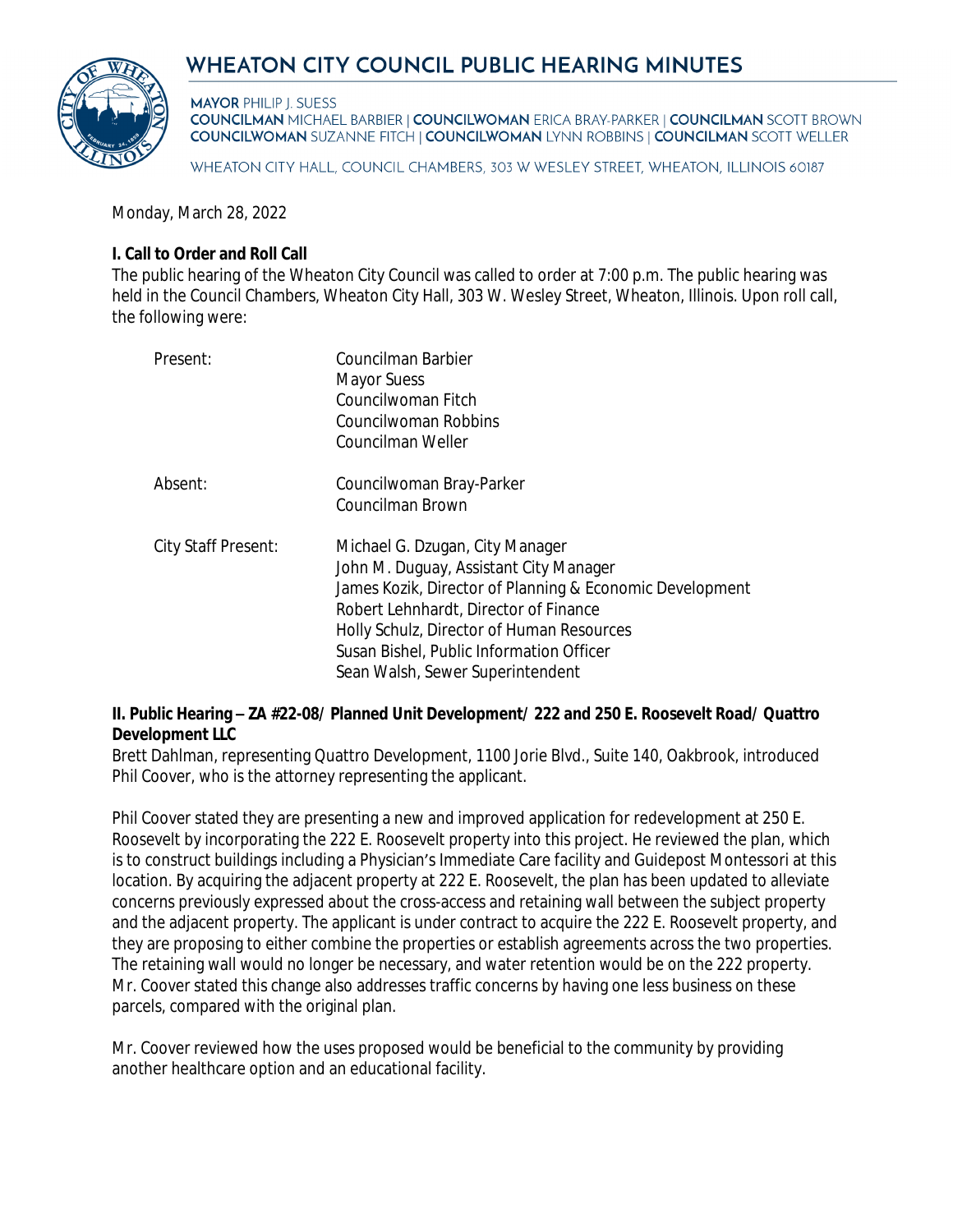Mr. Dahlman reviewed how the changes would improve the grading of the property, reducing the slope, and create a smoother entry point off Roosevelt onto the property due to acquiring the 222 E. Roosevelt property. He stated they have listened to the concerns expressed at previous hearings and created a good plan on a challenging site.

Mayor Suess stated because this is a new hearing, the applicant should review the special use permit standards and the planned unit development public benefit factors.

Mr. Coover stated for the special use permit standards, a Montessori Pre-K school would not be detrimental to public health, safety or morals, and its use will benefit the community. He stated it will not decrease the value of nearby properties, and they believe it will increase values compared with the current abandoned bank. The uses would not impede the uses of neighboring properties, and they have removed a previous concern of the 222 E. Roosevelt property owner by acquiring this property at a significant cost to the applicant. Mr. Coover stated the plans have been given to City staff for proper review of utilities, drainage review and permitting purposes. Regarding traffic requirements, the applicant had an independent traffic expert come and testify previously on all measures being taken related to traffic flow, which is included in the report. It must also comply with Wheaton's Comprehensive Plan, and Mr. Coover stated the plan provides for education and healthcare for the community. He stated the staff report confirms how the applicant is complying with all development requirements.

For the PUD public benefit factors, Mr. Coover reiterated how healthcare and education are part of the Comprehensive Plan as uses that benefit the community.

## **a. Staff Comment**

There were no staff comments.

## **b. Public Comment**

There were no public comments.

## **c. Council Comment**

Councilman Weller thanked the applicant for coming back with an improved plan. He asked if daycare parents/guardians would be required to park and escort children into the building or if there would be a drop-off line, which could cause congestion. In response, Mr. Dahlman stated since the children attending the daycare would be young children, parents/guardians would be required to park and escort children into the building.

Councilwoman Robbins asked if it will be a Montessori, a daycare or a nursery. Mr. Dahlman stated it is a daycare. In response to Councilwoman Robbins' questions on the age group for children attending and hours of operation, Mr. Dahlman stated children would be 0-5 years old (Pre-K), and hours of operation would be 7 a.m. to 6 p.m. Mr. Dahlman stated drop-offs and pick-ups would be spread over a 2-3 hour period in the morning and a 2-3 hour period in the afternoon.

Councilwoman Fitch thanked the applicant for their improvements to the plan.

Councilman Barbier stated he was glad the applicant worked with the owner of 222 E. Roosevelt and acquiring this property benefits everyone involved. He stated he'd like to see glare shields included to